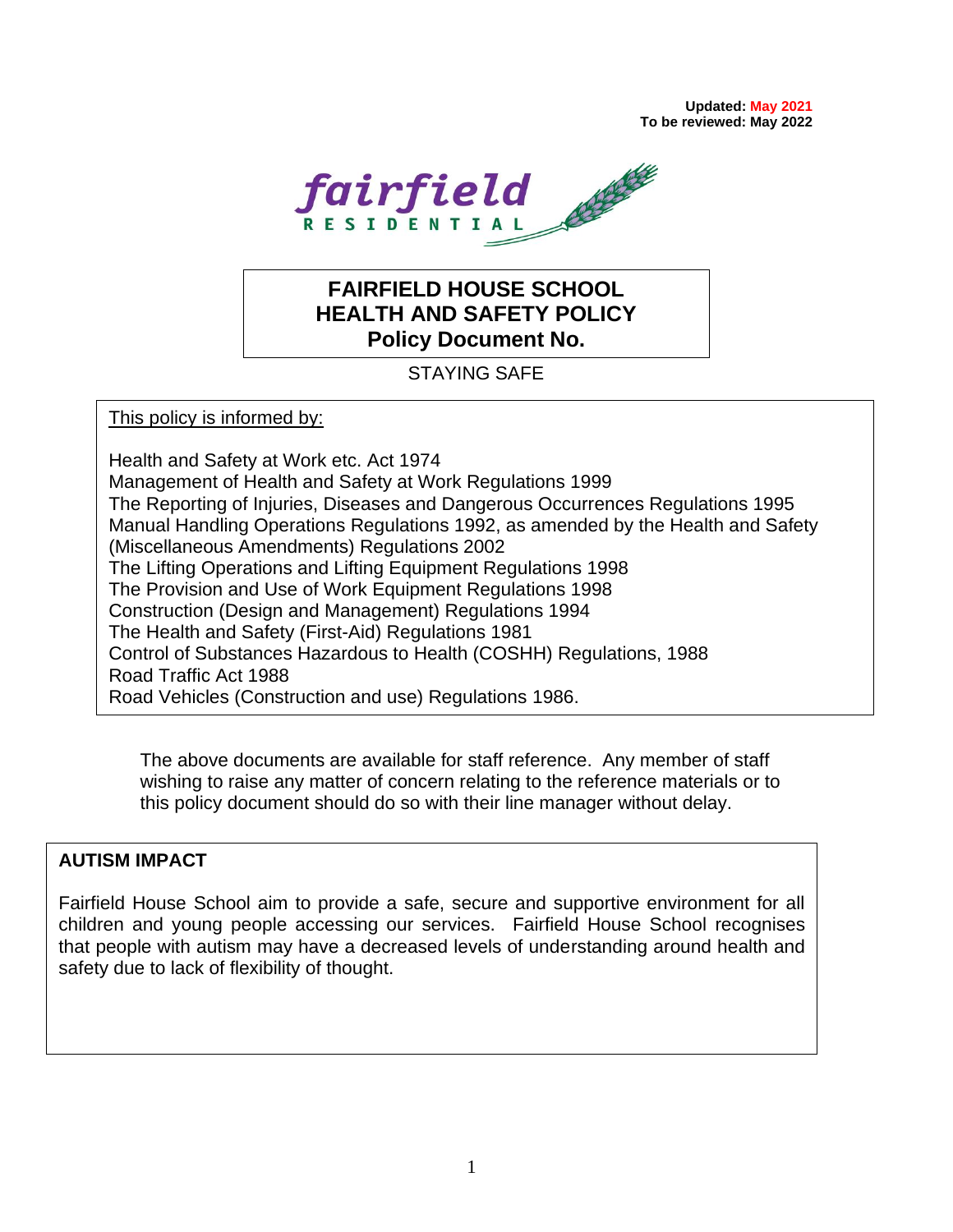## Contents:

- Introduction
- Health & Safety Policy Statement
- Organisation and General Arrangements
- Enforcement of Health and Safety Legislation
- Queries and Problems
- Monitoring the Health & Safety Policy
- Compliance
- Review
- Risk Assessment
- Liability Insurance
- Visitors to Fairfield House School
- Outside Contractors
- Lone Worker
- Violence at Work
- Health and Safety in the Use of Hazardous Substances
- Personal Protective Equipment
- Reporting of Accidents, Occupational Ill Health and Dangerous Occurrences
- The Reporting of Injuries, Diseases and Dangerous Occurrences Regulations 1995 (RIDDOR)
- Control of Legionella
- Manual Handling Operations Regulations (MHOR), 1992
- Lifting Operations and Lifting Equipment Regulations, 1998
- Provision and Use of Work Equipment Regulations, 1998
- Fire Safety
- Electrical Safety
- Gas Safety
- Physical Hazards
- Display Screen Equipment
- (a) Workstation Assessments
- (b) The Screen
- (c) The Keyboard and Work Surface
- (d) Seating
- (e) Work Environment
- (f) A Safe Workplace
- First Aid
- General Health and Safety Precautions
- (a) Emergency Situations
- (b) Housekeeping
- (c) Smoking
- (d) Safety Signs
- (e) Manual Handling of Loads
- (f) Vehicles
- Construction (Design and Management) Regulations 1994
- Training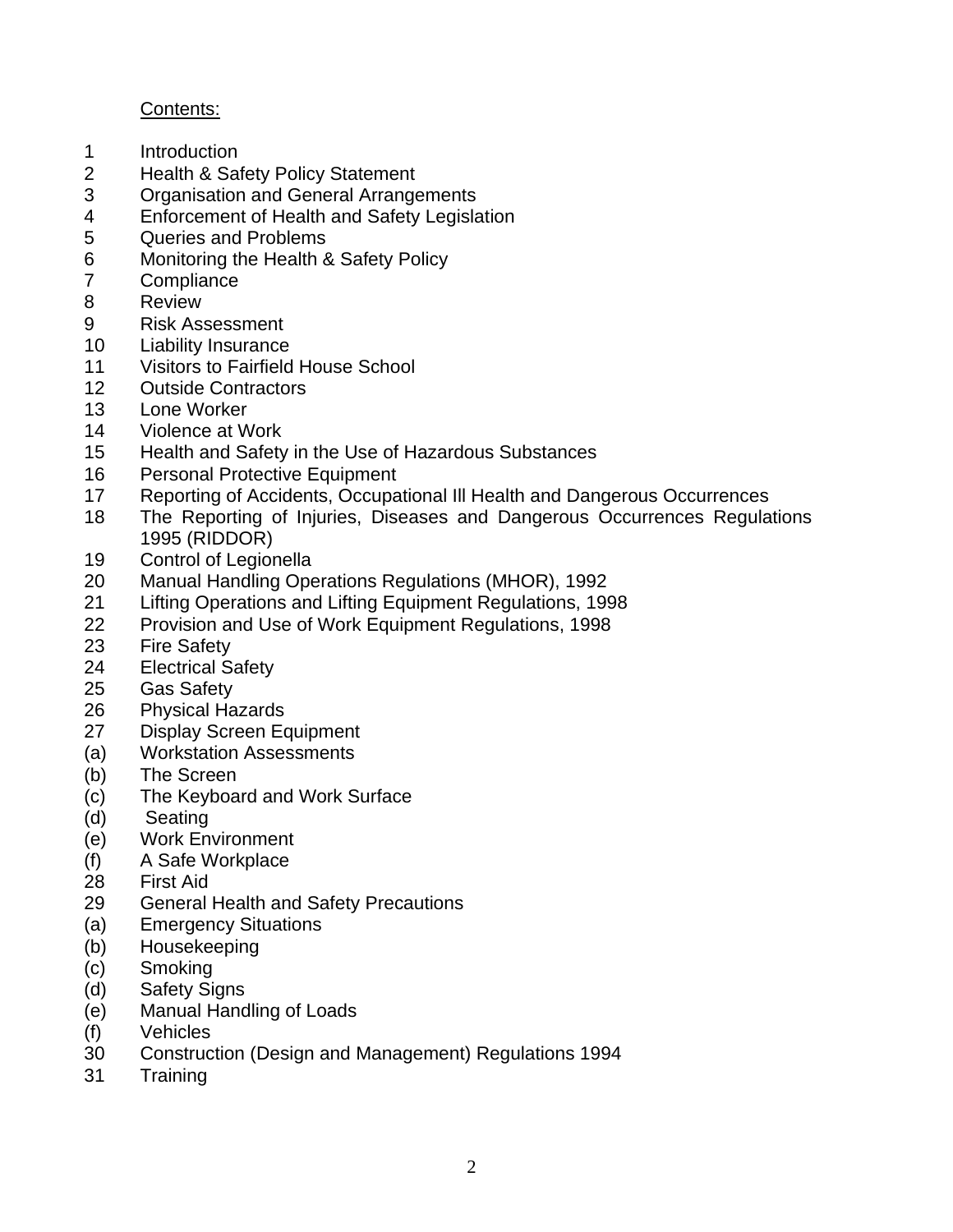## 1. INTRODUCTION

While at work, health and safety precautions must be observed by everyone; not only does this make good common sense, but, in many instances, these responsibilities are legal requirements. Ensuring the health and safety of others at work is just as important as the avoidance of being injured oneself. No one who works for Fairfield House School has any right to endanger others, whether they are staff, residents or visitors.

This Health and Safety Policy provides a framework for the organisation of health and safety within Fairfield House School. It is expected that those given duties to implement the Policy will discharge them diligently so that Fairfield House School will continue to be a safe and healthy place in which to work. This Health and Safety Policy is an amalgam of the legal requirements for health and safety at work, and the precautions it would be wise to adopt in order to prevent accidents, injuries and instances of occupational ill health.

Fairfield House School welcomes constructive suggestions where any part of the Policy might be improved, to further the aim of creating a healthy and safe working environment.

In accordance with the Health and Safety at Work Act it is the policy of Fairfield House School to ensure, so far as is reasonably practicable, the health and safety while at work of all employees, residents and visitors. The successful implementation of this policy requires the full support and active co-operation of everyone.

It is the duty of all employees to observe those parts of the Health and Safety Policy that are relevant to their own work.

## **2. HEALTH & SAFETY POLICY STATEMENT**

It is the policy of Fairfield, so far as is reasonably practicable;

- (a) To provide and maintain plant and equipment and systems of work that are safe and without risks to health;
- (b) To make arrangements for ensuring safety and absence of risks to health in connection with the use, handling, storage and transport of articles and substances;
- (c) To provide such information, instruction, training and supervision as is necessary to ensure the health and safety at work of employees, residents and visitors.
- (d) To maintain any place of work under our control in a condition that is safe and without risks to health and to provide and maintain means of access to and egress from it that are safe and without such risks;
- (e) To provide and maintain an environment for employees and residents that is safe and without risks to health and is adequate as regards facilities and arrangements for their welfare;
- (f) To provide such protective equipment as is necessary for the health and safety at work;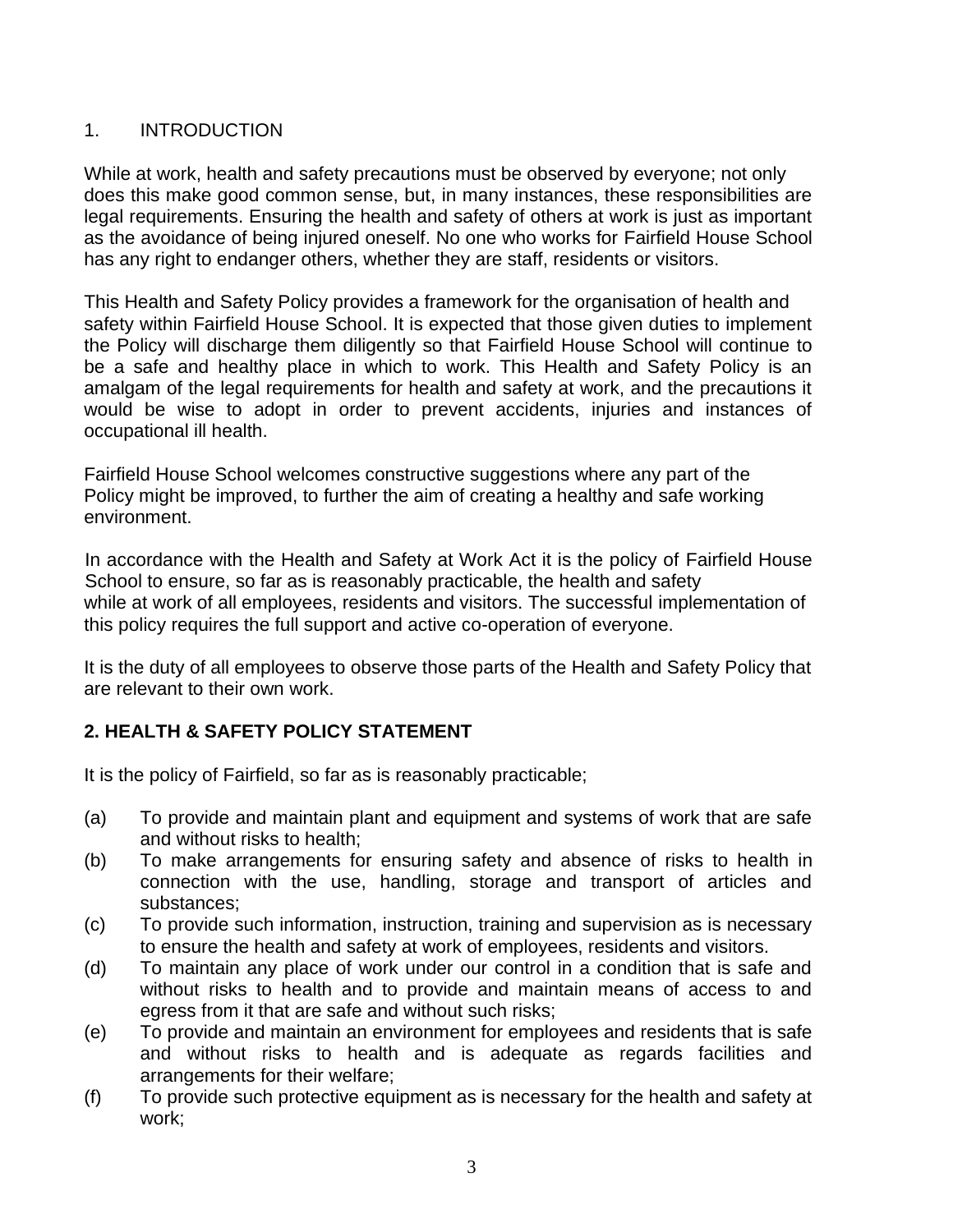- (g) To monitor the effectiveness of health and safety provisions and to keep the Policy under regular review and duly publish any amendments;
- (h) To consult fully with all members of staff to continuously improve and monitor the health and safety of all staff, residents and visitors to Fairfield.

It is equally a duty under the Health and Safety at Work Act, for everyone at Fairfield House School to exercise responsibility and care in the prevention of injury and ill health to themselves and to others who may be affected by acts and omissions at work. No person shall intentionally interfere with, or misuse anything provided by Fairfield House School in the interests of health, safety or welfare.

## **3. ORGANISATION AND GENERAL ARRANGEMENTS**

As Director, Tzaraine Cope has a responsibility in terms of the Health and Safety at Work Act for the health and safety of the staff, residents and visitors at Fairfield Residential Ltd, and in particular assumes responsibility for

- (a) Keeping under review the Fairfield House School Health and Safety Policy;
- (b) Allocating resources for health and safety measures;
- (c) Maintaining the business for the successful implementation and monitoring of the Health and Safety Policy;
- (d) Identifying and allocating the health and safety responsibilities of individuals within the business.

## **4. ENFORCEMENT OF HEALTH AND SAFETY LEGISLATION**

For the information of employees, the following is a brief summary of the scheme of enforcement of the Health and Safety at Work Act. Fairfield House School is subject to random inspections by HM Inspectorate of the Health and Safety Executive. There is a system of improvement and prohibition notices which may be served on the business and which can be used to secure the termination, immediate if necessary, of a dangerous activity. An inspector from the Health and Safety Executive may bring criminal proceedings against Fairfield House School or any individual for a breach of any duty under the Health and Safety at Work Act.

## **5. QUERIES AND PROBLEMS**

Any person with a health and safety problem or any query about health and safety should initially refer the matter to his or her immediate supervisor. If satisfaction is not achieved at that level, the matter should be raised with the manager or Directors of Fairfield.

## **6. MONITORING THE HEALTH AND SAFETY POLICY**

The execution of the health and safety policy can be most usefully monitored by regular inspection within Fairfield House School. A record of each inspection and subsequent remedial action should be kept and made available for scrutiny by the Health and Safety Executive Inspectors.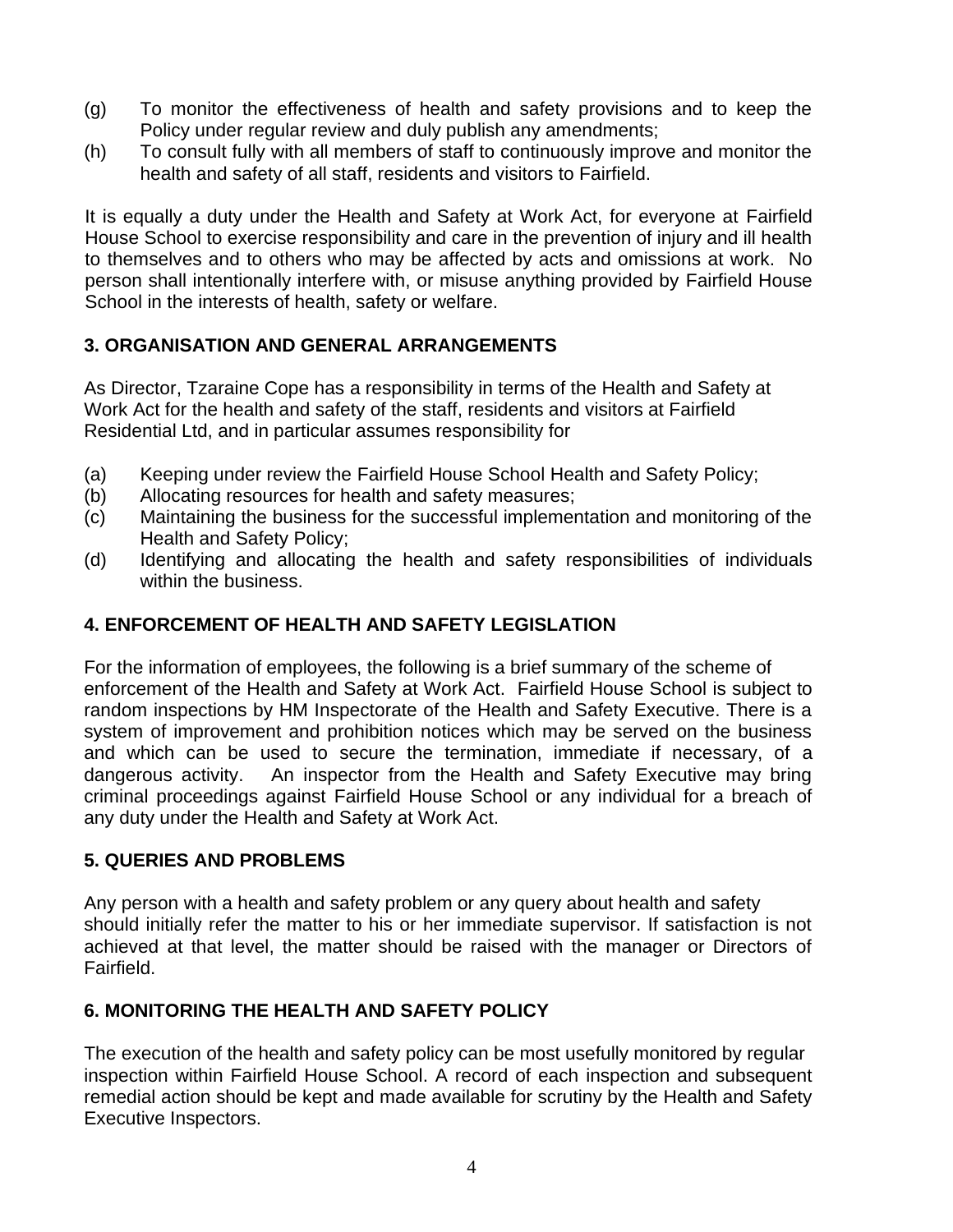## **7. COMPLIANCE**

This Policy applies to all staff and managers working for Fairfield House School. Failure to comply with this Policy could result in disciplinary action being taken. If in exceptional circumstances it is not possible, or is difficult, to strictly adhere to the Policy staff must immediately notify their manager.

#### **8. REVIEW**

The Policy will be reviewed in line with any major legislative changes or European Directives and will be subject to a detailed and independent review every two years and also will be reviewed by Fairfield House School annually.

## **9. RISK ASSESSMENT**

The Management of Health and Safety at Work (MHSW) Regulations 1999 require all employers and self-employed persons to assess the risks to workers and any others who may be affected by their undertaking. Regulation 3 of MHSW however requires that employers should undertake a systematic general examination of their work activity and record any significant findings of that risk assessment. Risk assessment fits into a four part process for risk control, through the setting of performance standards, as follows:- The aim of making a "risk assessment" is to:

- (a) Identify the hazards associated with an activity,
- (b) To assess the seriousness of these hazards and
- (c) To formulate systems of work, training or other methods (controls)
- (d) To reduce the associated risks to a minimum or at least to an acceptable level.

This procedure has to be carried out by someone who is experienced and fully familiar with the activity i.e. a "competent person". Full details can be found in the Risk Assessment Policy and Procedure.

## **10. LIABILITY INSURANCE**

The Health and Safety at Work Act does not in any way alter the general position regarding civil liability. Employer's liability insurance covers Fairfield House School for its legal liability to employees for death, injury or disease arising out of its normal business. Public liability insurance covers Fairfield House School for its legal liability for damages in respect of accidental injury, and loss or damage to material property, happening in connection with its normal business. It is not possible to insure against criminal liability arising under the Health and Safety at Work Act.

## **11. VISITORS TO Fairfield**

All visitors enter only with the permission of an appropriate member of staff and must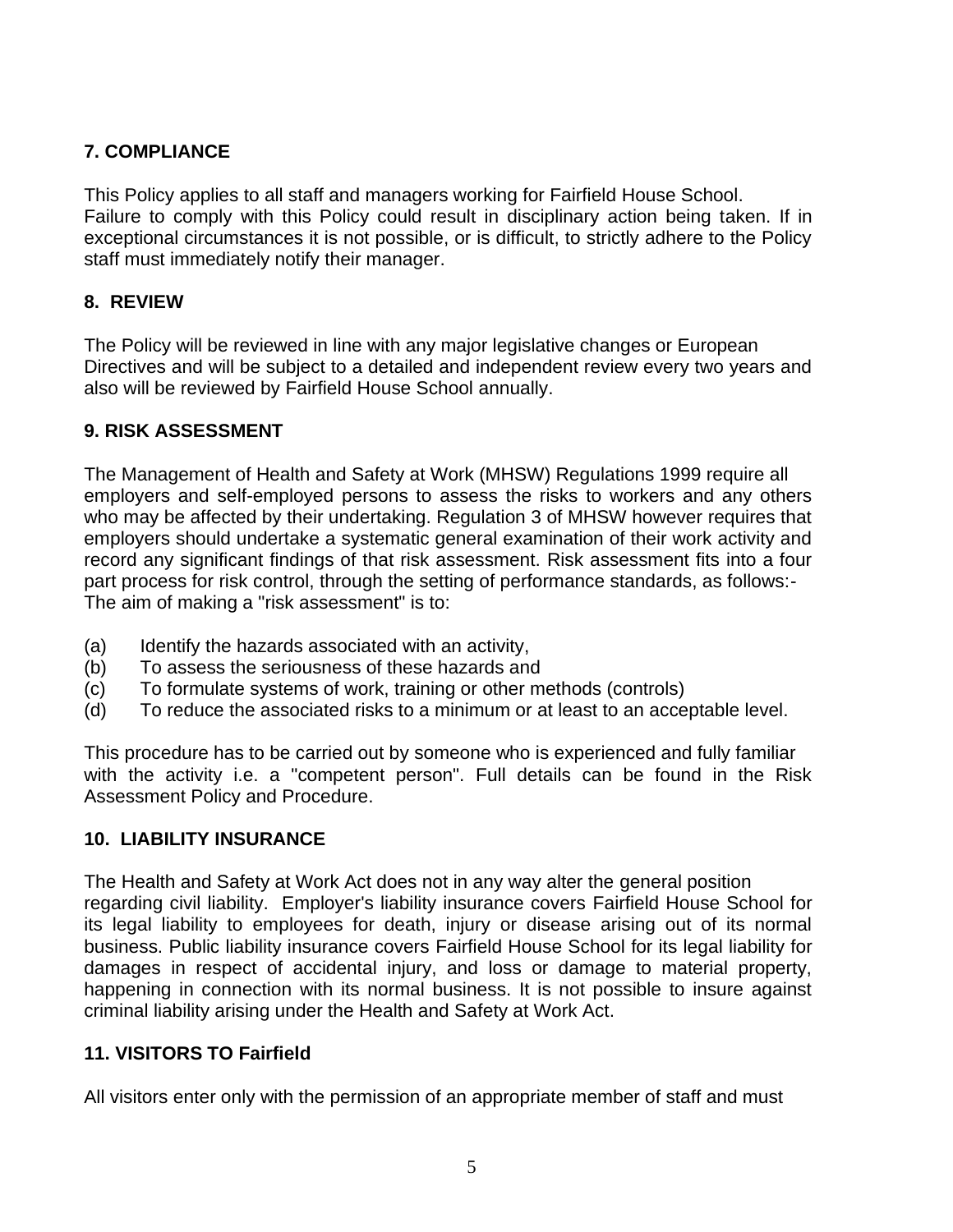sign in the visitor's book. They will be escorted at all times or given details of appropriate health and safety arrangements for their visit.

## **12. OUTSIDE CONTRACTORS**

Every outside contractor performing work at Fairfield House School must accept the full responsibility for complying with the provisions of the Health and Safety at Work Act. They must also comply with Fairfield House School or other local health and safety policies and all other relevant statutory provisions in respect of the work comprising the contract.

## **13. LONE WORKER**

The management of Fairfield House School will ensure that no person is left alone with residents at any time in Fairfield (If there is a resident in the home there will be a minimum of 2 members of staff) accept in an emergency or unavoidable circumstances. This does not apply to outreach services or other residential units operated by Fairfield. However, when young people are in school or out on an activity with other staff members, a member of staff may work alone at Fairfield. In such cases, the member of staff should take reasonable care to look after their own health and safety in compliance with the health and safety procedures. The member of staff working alone should carry the phone on him/her and in the event of an emergency then contact the supervisor/manager.

## **14. VIOLENCE AT WORK**

Fairfield House School recognises responsibilities for the health, safety and welfare of employees and will take all reasonable practicable steps to prevent violence at work (taking into account that due to the nature of the job, staff may be working with service users who display challenging behaviours) . All residents are risk assessed to identify any violent tendencies and access to visitors is strictly controlled. Where incidents of violent behaviour take place Fairfield House School will provide appropriate support and help to the victim.

All employees are reminded of their duty not to endanger themselves or their colleagues. In particular, they are warned against using provocative language or gestures. While attempting to prevent an act of violence no employee should risk his or her life or the lives of others. In an emergency, employees should dial 999 and ask for the police. The duty manager on site is authorised to take whatever immediate action he or she believes necessary in order to deal with a violent incident.

Any employee subject to an incident of violence (including verbal abuse, threats and actual physical assault) must complete a full report of the incident at the earliest possible opportunity and return it to his/her line manager who will make recommendations for immediate action, where applicable.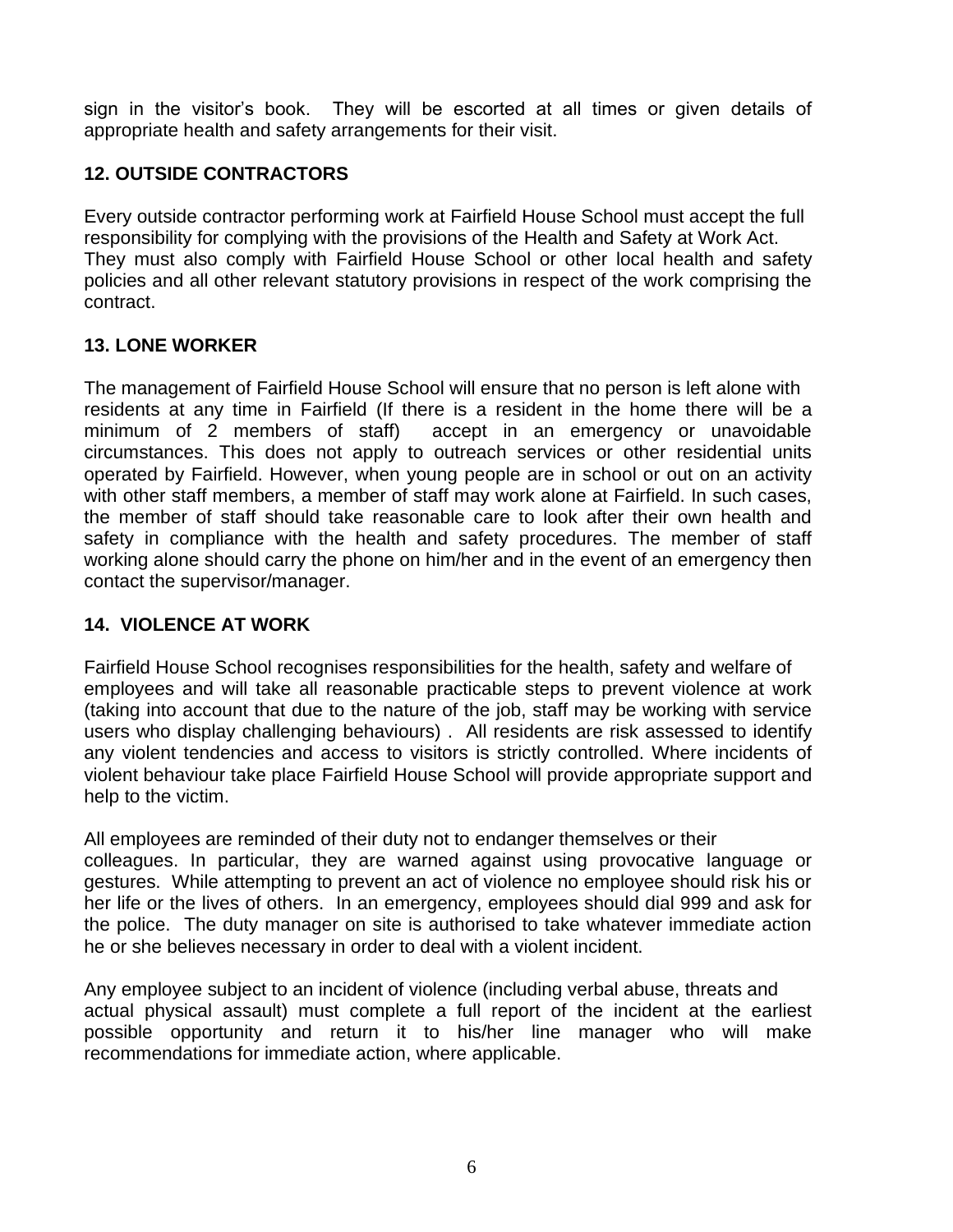Where the need for preventative action is identified, the manager will take all practicable steps to achieve a safer workplace. The result of a Risk Assessment may include one or a combination of the following:

- (a) Measures to improve the system of work
- (b) Provision of additional protective equipment
- (c) Provision of alarm systems
- (d) Reorganising the job to lessen the risk of violence
- (e) Transferring the employee, after consultation
- (f) Redesigning work areas
- (g) Increasing training in avoiding and handling violent situations
- (h) Reassessment of staffing levels

## **15. HEALTH AND SAFETY IN THE USE OF HAZARDOUS SUBSTANCES**

Any person handling hazardous substances has a duty towards the control of the hazard and the safe disposal of the source. Accurate records must be maintained. A risk assessment for all work activities involving hazardous substances must be prepared before work commences, as required by the Control of Substances Hazardous to Health (COSHH) Regulations, 1988.

Full details can be found in the Control of Substances Hazardous to Health (COSHH) Policy and Procedure.

#### **16. PERSONAL PROTECTIVE EQUIPMENT**

Protective clothing will be issued for workers dealing with necessary but hazardous substances. Every person provided with personal protective equipment must take reasonable care of such equipment and must make proper use of it when there is a foreseeable risk of injury. Persons will be instructed on how to use and maintain the equipment with which they are issued. Disposable gloves and aprons are provided and must be worn when completing intimate care tasks. Gloves must be worn when sluicing soiled items or when cleaning up vomit, faeces, urine etc. These items should be cleaned with a disposable cloth or wipes.

## **17. REPORTING OF ACCIDENTS, OCCUPATIONAL ILL HEALTH AND DANGEROUS OCCURRENCES**

All accidents, instances of occupational ill health, fires and dangerous occurrences must be reported to the manager or owner as soon as possible after the incident has occurred so that the requirements of the Reporting of Injuries, Diseases and Dangerous Occurrences Regulations may be met. No accident should be considered too trivial to report.

There is an Accident and Incidences book in the office at Fairfield House School that must be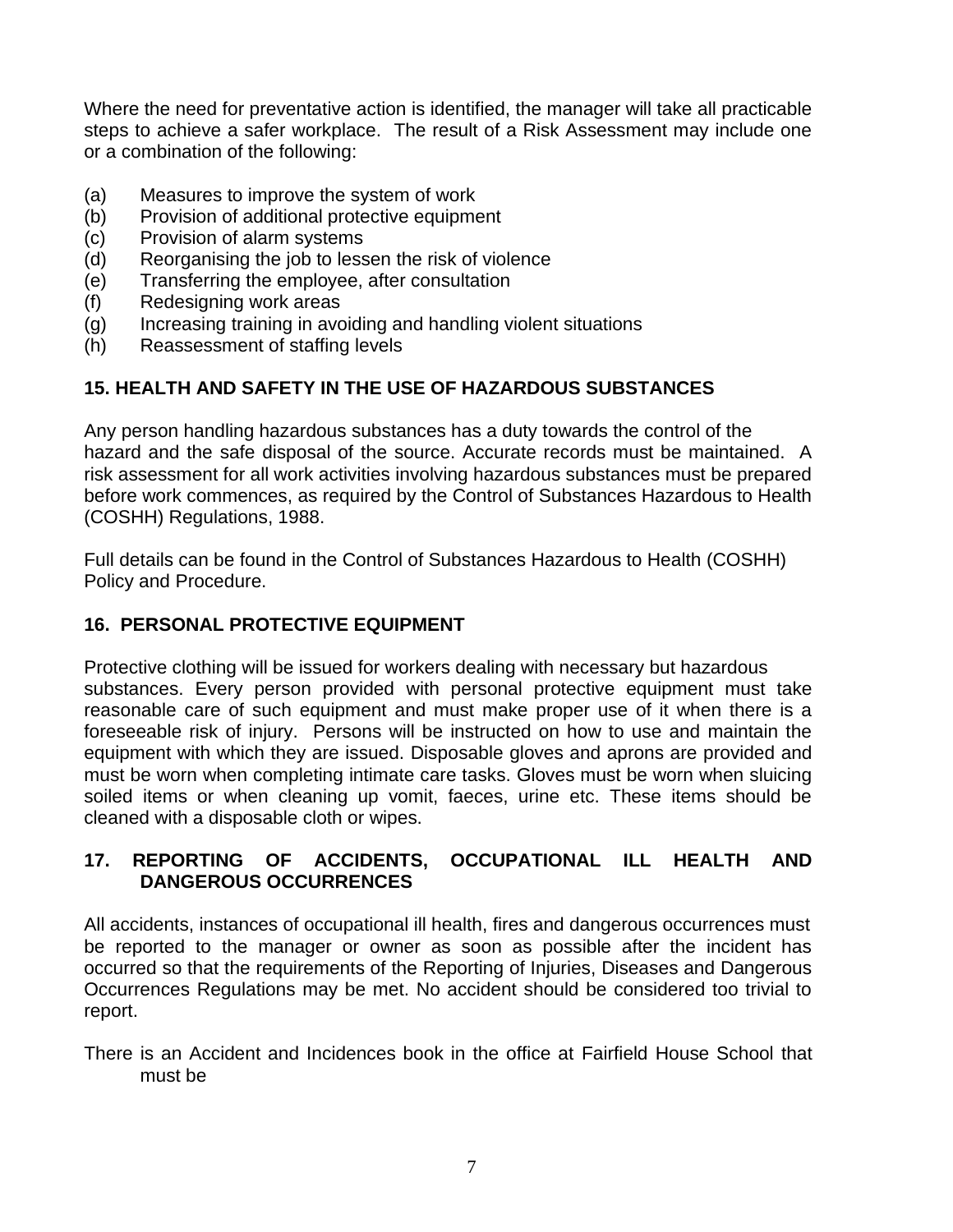updated with details of all accidents and incidences. These incidences will be fully investigated by the owner or an appropriate nominated individual. Remedial actions will be taken as required and feedback provided to all staff members.

## **18. THE REPORTING OF INJURIES, DISEASES AND DANGEROUS OCCURRENCES REGULATIONS 1995 (RIDDOR)**

If there is an accident connected with work and any person working for Fairfield Residential Ltd suffers an over-three-day injury the owner or manager must send a completed accident report form (F2508) to the enforcing authority within ten days. An over-three-day injury is one that is not major but results in the injured person being away from work or unable to do their normal work for more than three days (including non-work days)

Under this legislation major injuries include

- (a) Fracture other than to fingers, thumbs or toes.
- (b) Amputation.
- (c) Dislocation of the shoulder, hip, knee or spine.

Dangerous occurrences include:

• Collapse, overturning or failure of load-bearing parts of lifts and lifting equipment;

Diseases: Including certain musculoskeletal disorders and upper limb disorders related to manual handling.

## **19. CONTROL OF LEGIONELLA**

Fairfield House School recognises it has a statutory responsibilities as an employer and a healthcare provider under the Health and Safety at Work Act, the Management of Health and Safety at Work Regulation and the Control of Substances Hazardous to Health Regulations. The intention is to use the requirements of these regulations as a minimum standard for the prevention of bacteria growth within building and building services and to prevent residents, visitors and staff being exposed to Legionella bacteria. Full details can be found in the Procedure for the Control of Legionella.

## **20. MANUAL HANDLING OPERATIONS REGULATIONS (MHOR), 1992**

Fairfield House School adopts a risk assessment approach to Manual Handling Operations that takes into account whether it is reasonably practicable to automate or mechanise the process. Fairfield House School provides equipment to avoid the hazardous manual handling of people or items where it is reasonably practicable to do so. Where it is not, Fairfield House School assesses the risks in relation to the nature of the task, the load, the working environment and the capabilities of the handler and takes appropriate action to reduce the risk to the lowest level reasonably practicable.

All employees must follow appropriate work systems introduced by Fairfield House School.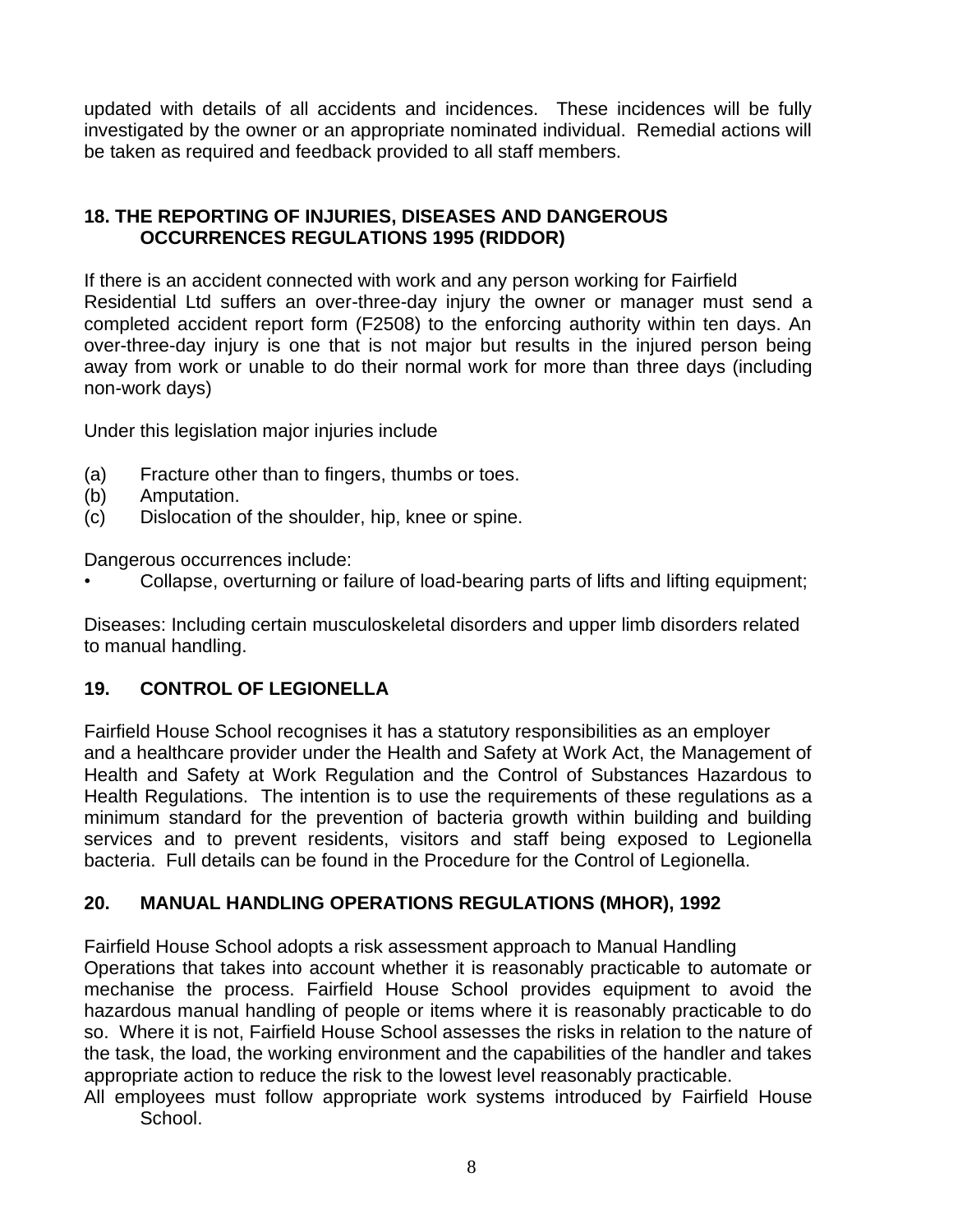Ltd to promote safety during the handling of loads and must use equipment provided in accordance with their training to minimise the risk of injury.

While HSE guidelines are provided on weight limits at which risk assessment should be triggered, these are not accepted as hard and fast rules by Fairfield. Instead, the business considers many matters such as

- (a) The different abilities of the people doing the handling
- (b) Differences in environments
- (c) Bed height;
- (d) Carpets if hoists are to be used
- (e) Changes in level
- (f) Room to manoeuvre
- (g) The specific behaviours of the resident
- (h) The height and size of the person being lifted
- (i) The specific movements needed, etc.

To take full account of all these issues a full risk assessment is conducted.

General responsibility for implementing safety requirements lies with the owner and manager. Where risk reduction measures identified entail the purchase and supply of equipment, the owner has responsibility.

## **21. LIFTING OPERATIONS AND LIFTING EQUIPMENT REGULATIONS, 1998**

Fairfield House School ensures through regular risk assessments and equipment checks that all lifting equipment, including hoists, slings and bath hoists is

- (a) Strong and stable enough for the intended load
- (b) Marked to indicate safe working load
- (c) used safely: the equipment's use should be organised, planned and executed by competent people
- (d) subject to on-going examination and inspection by competent people at least every six months

## **22. PROVISION AND USE OF WORK EQUIPMENT REGULATIONS, 1998**

Fairfield House School ensures through regular risk assessments and equipment checks that all other equipment including office equipment and kitchen equipment provided for use at work is

- (a) Suitable for its intended use
- (b) Safe to use and appropriately maintained and inspected to ensure it remains safe to use
- (c) Accompanied by appropriate safety measures such as warnings and markings
- (d) Used only by people who have received adequate information, instruction and training.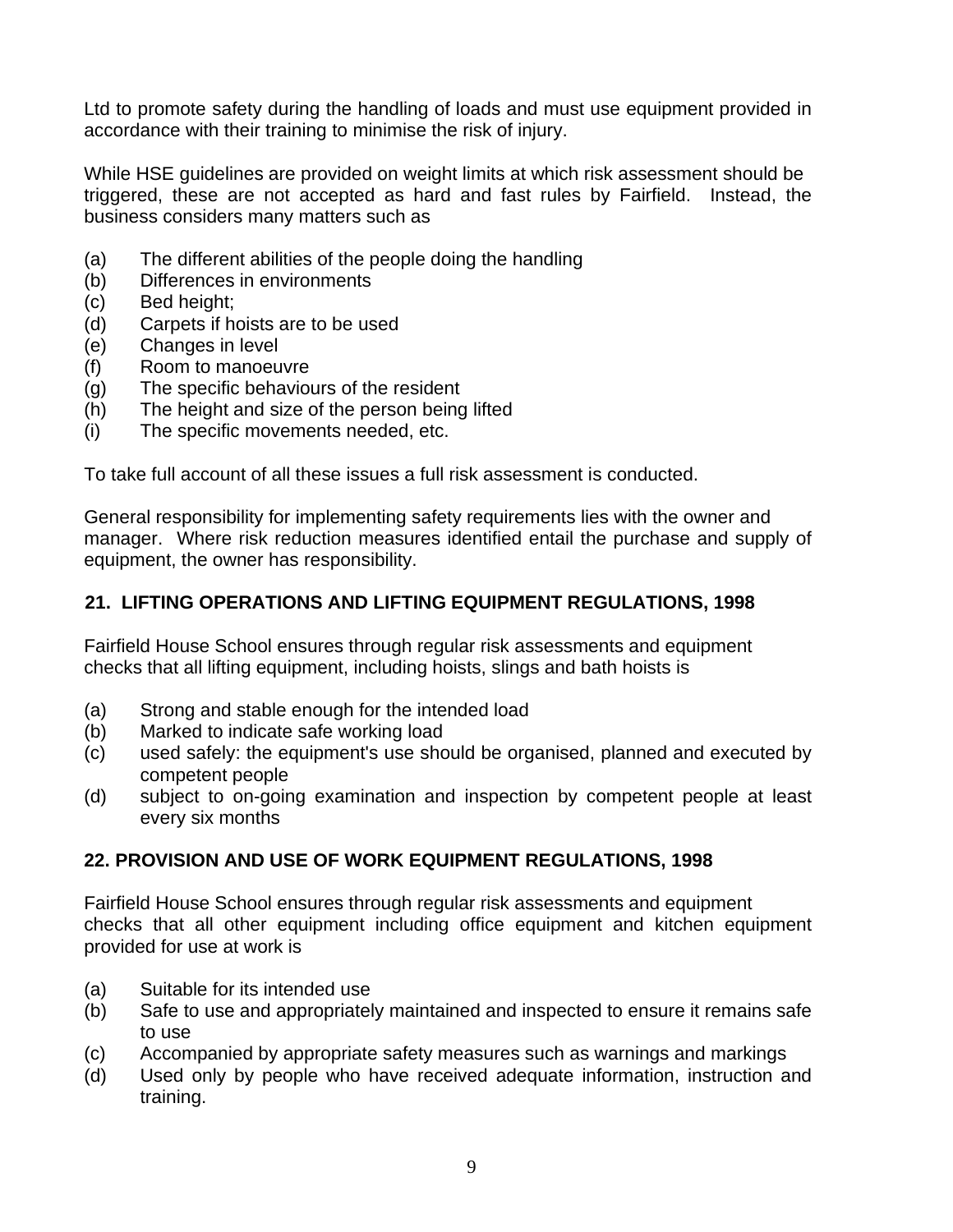## **23. FIRE SAFETY**

Fire is one of the most serious dangers that could face Fairfield. Regular fire prevention routines are one of the simplest and most efficient means of preventing fire and involves the nightly switching off or unplugging unused electrical equipment, checking that gas fires and gas taps are turned off, and closing the doors to all rooms. The owner will ensure that all furniture and furnishings provided within Fairfield House Schoolare fully compliant with the Furniture and Furnishings (Fire Safety) regulations.

The manager must ensure that all members of staff are instructed in the actions to be taken in the event of a fire. Each member of staff is issued with written instructions in the form of a Fire Routine Procedure and this is discussed as part of their induction process. In particular, staff members are advised to commit to memory the standard instructions given as there will be no time to read these instructions in an emergency.

## **24. ELECTRICAL SAFETY**

The potential risks associated with electrical equipment should be appreciated and in particular electrical circuits should not be overloaded by the use of adapters to serve a number of appliances.

Plugs must be correctly fused for the power rating of the appliance and cables should be out of the way or fixed by cable clamps. Amateur repairs on electrical equipment should on no account be attempted. Appliances should be switched off and unplugged when not in use (unless designed to run continuously).

All items of portable electrical equipment must be regularly inspected and tested for electrical safety in order to comply with the Electricity At Work Regulations, 1989. A qualified contractor who will report the results to the manager will conduct an annual inspection known as a PAT test. Any faulty equipment must be repaired or removed immediately. There will be no sales made of any electrical equipment by this business.

## **25. GAS SAFETY**

All gas installations for Fairfield House School will be maintained in such a way so as to prevent risk of injury to any person and checked for safety on no less than an annual basis by a CORGI/GAS SAFE registered engineer.

A record book must be kept in respect of the appliances including

- (a) Date of the inspection
- (b) Any defect identified
- (c) Any remedial action taken

Employers and self-employed people are governed by the 1998 Gas Safety (Installation and Use) Regulations. These specify that gas appliances, pipe work and flues under their control must be maintained in a safe condition.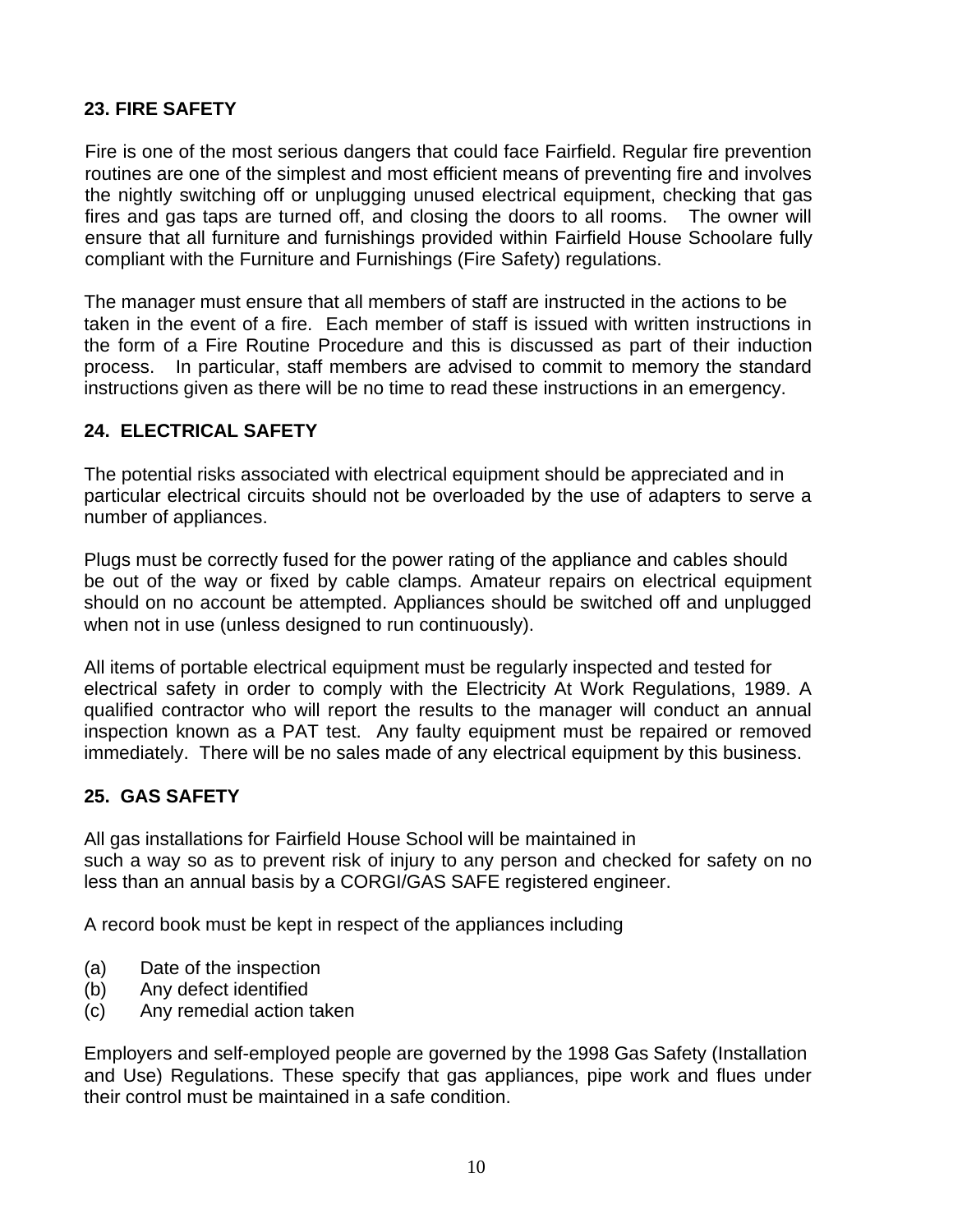## **26. PHYSICAL HAZARDS**

Care should be taken to prevent long hair, ties and loose clothing becoming entangled in the moving parts of machinery. Care should also be taken to prevent trailing wires, cables, etc., from presenting a tripping hazard. Kettles must never be placed on the floor or in precarious positions on shelves or desks.

Materials should not be stacked on the floor where people may fall over them. Filing cabinets should be positioned so as to prevent people coming into contact with sharp edges, corners, etc. Lower drawers of cabinets should be sufficiently loaded to prevent toppling when an upper drawer is opened, and drawers should be closed immediately after use.

Care must be taken, when lifting and carrying, not to attempt too heavy a load and not to carry a load that obscures forward vision. Tables and chairs, especially revolving chairs, should never be used to gain access to high shelving and shelves should not be overloaded, especially above head height. If access above head height is required, a proper set of steps should be used.

Care should be exercised when using doors which do not have a viewing panel, particularly if heavy objects, hot liquids etc., are being carried. Solid doors should be approached from the side away from the hinges, and personnel should never barge through doors or run in corridor areas.

#### **27. DISPLAY SCREEN EQUIPMENT**

Display screen equipment (DSE), and particularly visual display units (VDUs), are now a commonplace feature of the office environment. Display screen equipment and other relevant work equipment, including desks, chairs and other associated furniture can and should be adjusted to the most comfortable position for each individual user.

In order to avoid discomfort from prolonged use of DSE equipment, users should:

- assess their workstation
- raise any problems with their line manager in order that they may be resolved,
- make necessary adjustments to their workstation, and
- adopt good working practices

#### **(a) Workstation Assessments**

Before beginning to work at a workstation, you should receive adequate instruction and training in the use of your own particular workstation equipment with particular emphasis placed on the health and safety aspects associated with it's use. Each workstation must be assessed and any problems resolved as soon as possible.

#### **(b) The Screen**

Display screens should have easily read characters, and should be stable, with no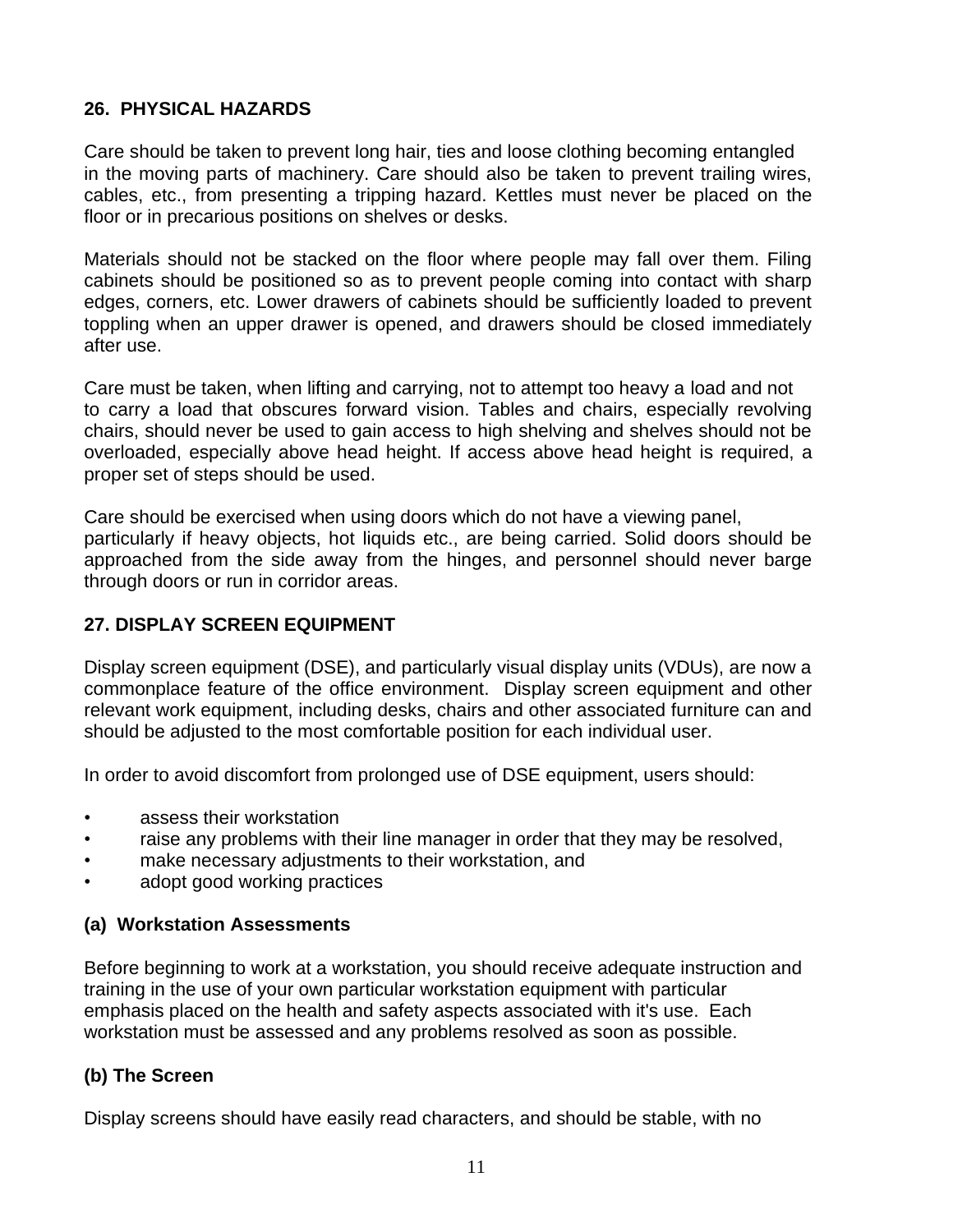visible flicker or swim. Screens should swivel and tilt easily, and you should have control of brightness and contrast. The screen should be free from reflective glare.

There is no evidence to suggest that display screens cause damage to the eyes or eyesight, or make existing eye defects worse. However, some people find reading from a VDU screen is tiring even when other precautions, such as preventing poor positioning with respect to overhead lighting and windows, resulting in glare, have been taken. If you are in any doubt about your eyesight you should have an eye test.

## **(c) The Keyboard and Work Surface**

The keyboard should be separate from the screen and your work surface should be sufficiently large for a flexible arrangement of the components of your workstation.

## **(d) Seating**

The height of your chair and the angle of the chair back need to be adjustable so that the whole design of the workstation is suited to the physique of the operator, so as to provide a comfortable working environment. A suitable footrest should be provided, if you request one.

There is no doubt that ergonomic and visual fatigue problems can be aggravated by long periods of work. A transfer to other activities for around 10 minutes in every hour is generally regarded as a good way of avoiding such problems. Flexibility in the work regime is the key, taking into account the requirements of both the individual operator and the work in hand.

## **(e) Work Environment**

Your work environment, in terms of space considerations, lighting, reflections and glare, noise, temperature and humidity, must be such that a comfortable workstation is provided, which is acceptable to you.

Software employed must be appropriate to the task, and adapted to the capabilities of the operator. You should never be subject to clandestine surveillance of your work performance; any such monitoring must only be carried out after full consultation with you.

## **(f) A Safe Workplace**

Training, common sense and basic good housekeeping are the predominant factors influencing the maintenance of high standards of health and safety and staff should always be conscious of dangers to themselves and their colleagues, presented by their working environment and activities.

Any unsafe conditions, e.g. faulty fire doors, missing fire extinguishers, missing Fire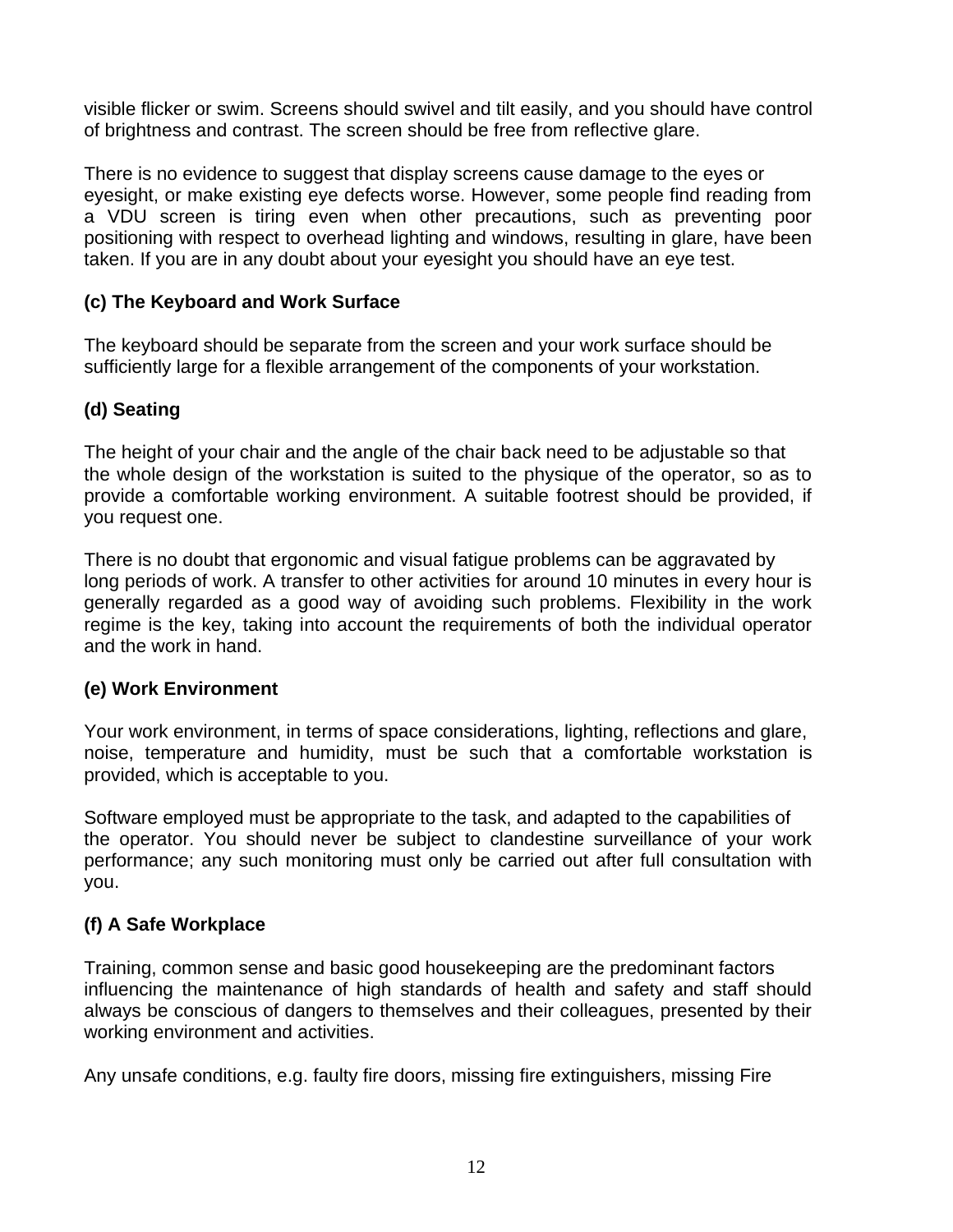Notices, defective equipment, poor lighting, damaged floor coverings, unsafe furniture and so on, should be reported at once to the manager so that remedial action can be taken.

## **28. FIRST AID**

All appropriate personnel with Fairfield House Schoolare trained in first aid and follow the procedures laid out in the First Aid Procedures Manual. First Aid kits are situated in the kitchen and the staff sleep-in room and office and a travel First Aid kit is stored in the office to be taken on all outings. A mobile phone is to be taken on all outings.

## **29. GENERAL HEALTH AND SAFETY PRECAUTIONS**

## **(a) Emergency Situations**

Every person must find out what to do in case an emergency situation arises in the building in which he or she works. Each person should determine, before any emergency occurs, the location of the telephones, the fire alarm, the emergency exits, the fire fighting equipment, and the location of first aid materials.

#### . **(b) Housekeeping**

A major cause of accidents is often poor housekeeping and, in general, a safe working area is a tidy area. Equipment that is not immediately required should always be returned to a safe storage place, and unwanted materials, particularly combustible and flammable items, should be disposed of safely and promptly. Any spillage must be cleaned up immediately by an appropriate person. Flammable and combustible materials must never be stored or left on emergency exit routes or blocking immediate access to fire alarms, fire equipment or electrical switchgear.

## **(c) Smoking**

Fairfield House School implements a total non-smoking policy that must be adhered to.

## **(d) Safety Signs**

Signs providing safety information conform to the Safety Signs and Signals Regulations, 1996. The colour of the sign depends upon the type of information given. Prohibition signs show a black symbol or text and a red circular border and crossbar on a white background. Warning signs show a black symbol or text and a black triangular border on a yellow background. Mandatory signs show a white symbol or text on a blue circular background.

## **(e) Manual Handling of Loads**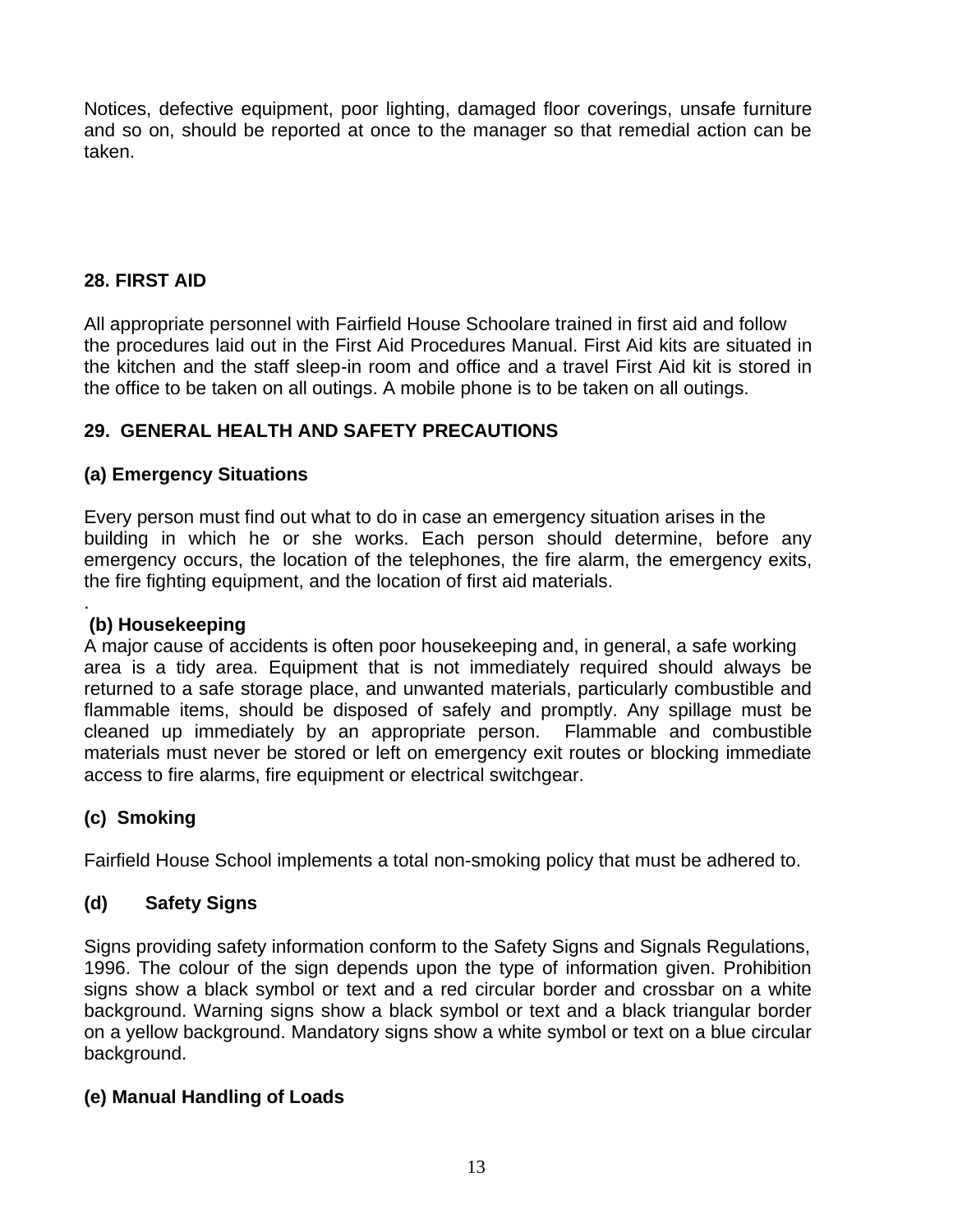Many of the accidents reported each year are associated with the manual handling of loads with sprains and strains, particularly of the back, the most common. In many cases, these injuries result in a temporary absence from work but can sometimes be serious enough to lead to permanent disablement. It is often not appreciated that many manual handling injuries are cumulative rather than being directly attributable to any single handling incident. It is, therefore, vitally important that manual handling accidents are reported to the manager so that hazardous operations can be promptly identified and remedial action taken to prevent repetition.

Regulations and associated guidance require that assessments are made of manual handling operations, so as to reduce the risks of injuries. These assessments should take into account four factors: the task, the load, the working environment and individual capability. The views of staff are of particular value in identifying manual handling problems, and employees should report any problems experienced with manual handling operations to the manager without delay.

## **(f) Vehicles**

Any vehicle used as part of the operations of Fairfield House Schoolmust be regularly serviced according to the manufacturer's recommendations, a log book for the vehicle is properly completed by all users and appropriate fire equipment is provided and available for use. All drivers must hold a full and current driving licence for the class of vehicle being driven.

In addition, all minibus drivers must be over 21, and must have held a clean current driving licence, at the appropriate Category, for at least two years. All drivers of vehicles with more than eight seats (excluding the driver) must hold a licence giving either Group A/B or Category B and D1 entitlement.

Drivers must not consume alcohol on the day on which any vehicle is being operated on Fairfield House School business, until driving is completed, nor on the night before an early morning departure. No alcoholic beverages may be consumed in passenger vehicles. No smoking is permitted in the vehicles.

Drivers must not use hand-held mobile phones to make or receive calls whilst driving vehicles on Fairfield House School business.

All vehicle drivers must ensure that loads are securely stowed and that the carrying capacity of the vehicle is not exceeded. Suitable seatbelts or safety restraints must be used for every person in the vehicle.

All drivers must know what to do if they are involved in an accident or if the vehicle breaks down and vehicle defects must be reported promptly to the manager. Each vehicle must carry a First Aid Box (THIS MAY BE STORED IN THE TRAVEL BAG TO BE TAKEN OUT ON EVERY VISIT) , the contents of which must conform to the requirements of The Health and Safety (First Aid) Regulations 1981, and a suitable fire extinguisher. Drivers of minibuses must appreciate the extra responsibility they hold for their passengers' safety and drive at all times with the utmost care and attention.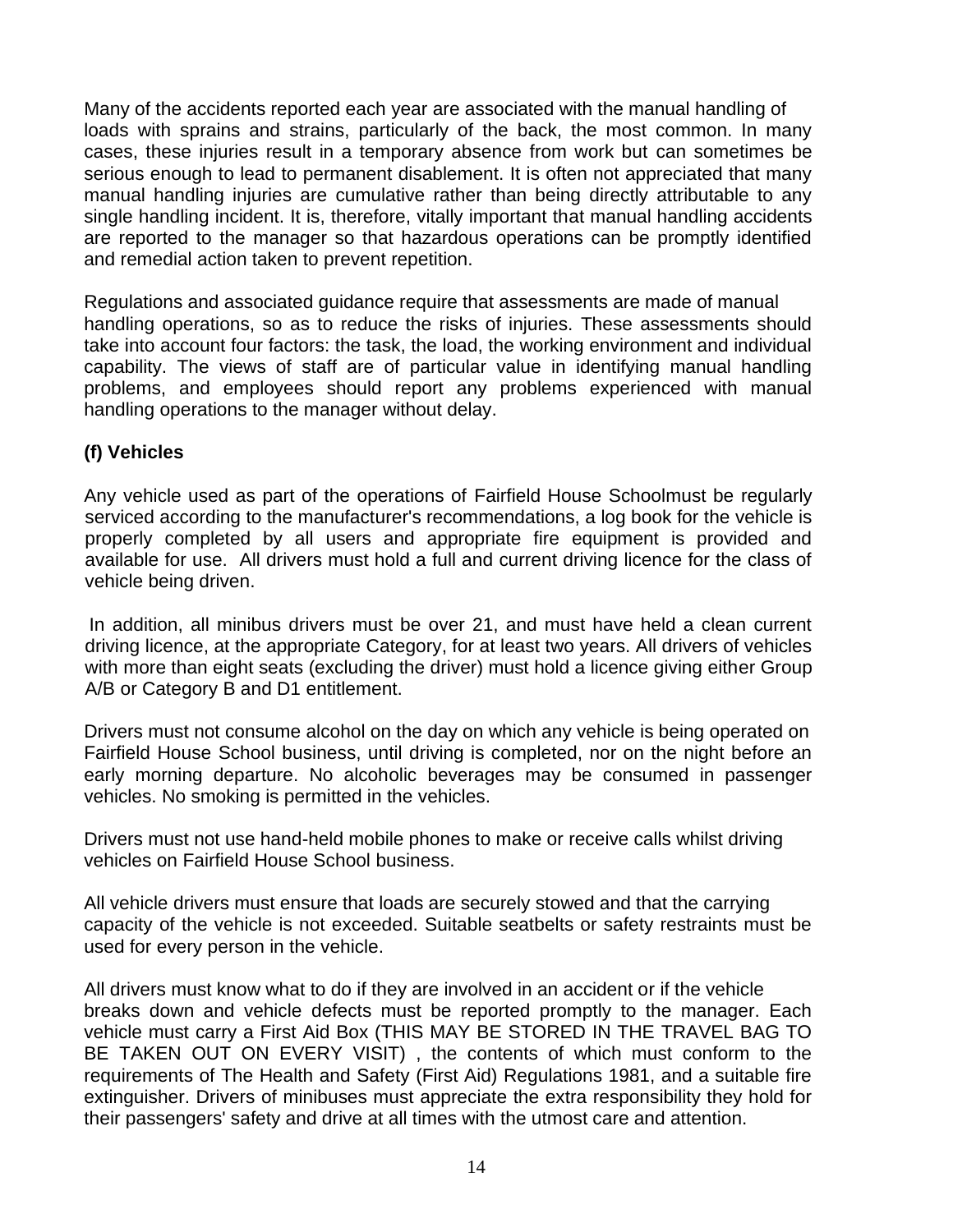The Health and Safety at Work Act 1974 requires Fairfield House Schoolto ensure, so far as is reasonably practicable, the health and safety of all employees while at work and to safeguard others who may be put at risk from those employees work activities. This includes work-related driving activities. Drivers of any vehicle used for Fairfield House School business have, as employees, to comply at all times with the requirements of the Road Traffic Act 1988 and the Road Vehicles (Construction and use) Regulations 1986.

A number of driving offences in the Road Vehicles (Construction and Use) Regulations 1986 make it an offence to "cause or permit" an offence to take place. Regulation 104 makes it an offence for a person to drive a motor vehicle if he cannot have proper control of the vehicle. Anyone "causing or permitting" a driver not to have proper control, such as an employer requiring an employee to drive a vehicle which they cannot properly control, is also liable for prosecution.

The wearing of seat belts by drivers and all passengers is compulsory in vehicles used for Fairfield House School. The Motor Vehicles (Wearing of Seat Belts) (Amendment) Regulations 2006 are available at: www.opsi.gov.uk/si/si2006/20061892.htm.

Children or young people should only be carried in vehicles fitted with an appropriate child restraint system and booster seat(where necessary) and drivers are responsible for the seat belt wearing of all such passengers.

In particular operators or hirers of minibuses should note the requirement that the operator of a bus shall take all reasonable steps to ensure that every passenger is notified that he is required to wear a seat belt at all times when the bus is in motion. Notification must be by one or more of the following means as appropriate:

(a) an official announcement, or an audio-visual presentation, made when the passenger joins the bus or within a reasonable time of his doing so. This means an announcement by the driver of the bus, or courier or by a person who is a group leader in relation to any group of persons who are passengers on the bus.

(b) a sign prominently displayed at each passenger seat equipped with a seat belt. This

sign must include a pictorial symbol depicting a white figure on a blue background.

(c) specific assistance in fastening the seatbelt and regular checks that the seatbelt

remains fastened.

## **32. Construction (Design and Management) Regulations 1994**

The Construction (Design and Management) Regulations place duties on all those who can contribute to the health and safety of a construction project. Duties are placed upon clients, designers, contractors and planning supervisors and require the production of a health and safety plan and a health and safety file